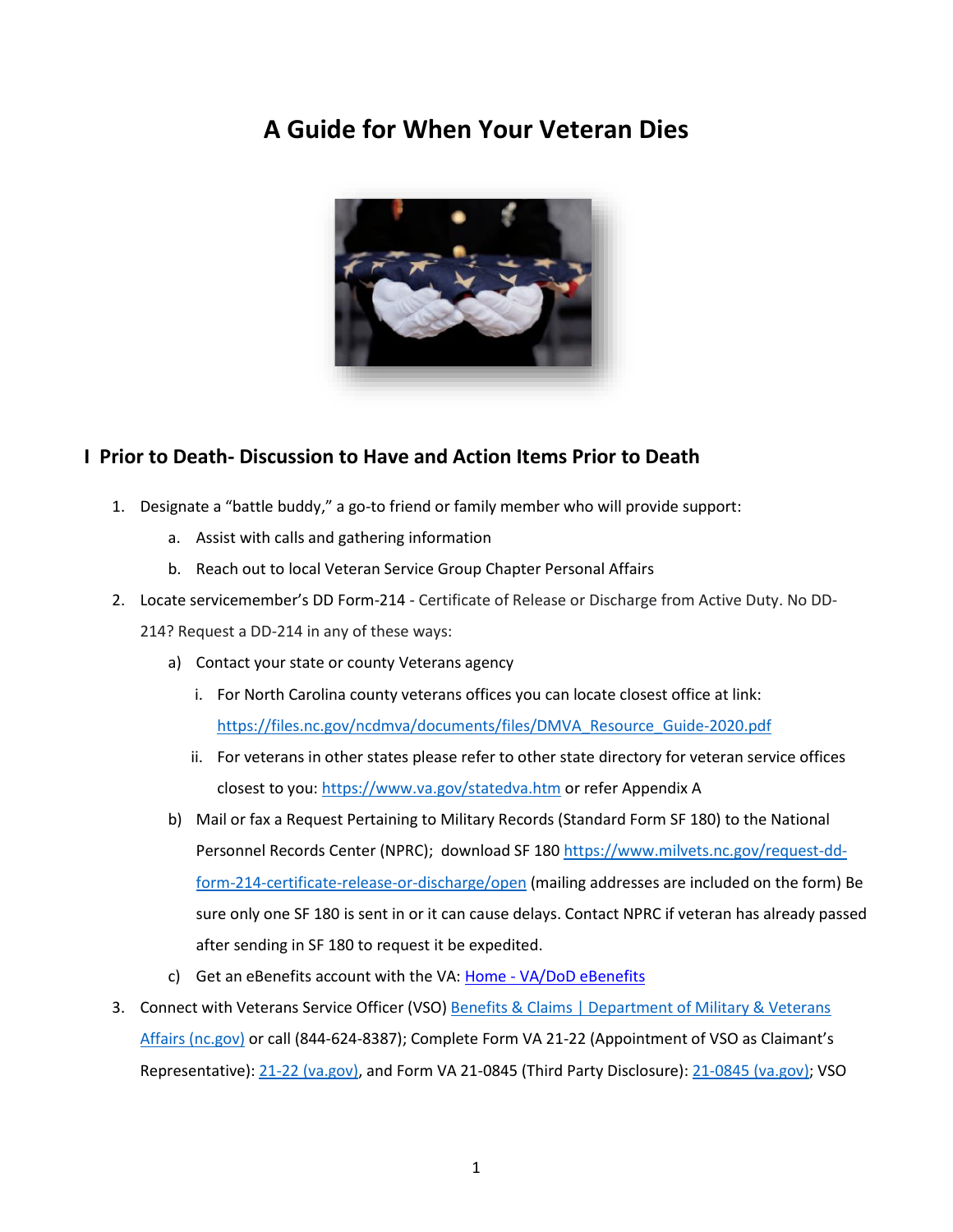guides veterans and or surviving spouse through the benefit process, and provides entitled benefit information during final days, for example:

- a. Home skilled nursing (VA eligibility check)
- b. VA state nursing home (Discuss)
- c. Durable Medical Equipment (Wheelchair, ramps, etc. check)
- d. Have VSO check for any possible service-connected conditions or pension eligibility
- 4. Obtain Military Bio if available



- 5. Make/Review Funeral arrangements/disposition of remains:
	- a. Local Mortuary
	- b. Arlington National Cemetery (877) 907-8585 [www.arlingtoncemetery.mil](http://www.arlingtoncemetery.mil/)
	- c. VA -contact closest local County Veteran Service Officer
	- d. Order flag [VBA form 27-2008](https://www.vba.va.gov/pubs/forms/VBA-27-2008-ARE.pdf) for burial from VA if meets criteria
- 6. Know what the veteran's service-connected disability rating is and for what (if applicable):
	- a. Contact local VA VSO for support
	- b. VSO will provide information on VA support for interment
		- i. Payment for interment varies on level of disability and if death is service-connected, or varies by location at time of death.
		- ii. Ceremony support (this is provided usually by funeral home directors)
- 7. Additional data needed: Complete forms from MOAA or other Veteran service organizations -in preparation of a death:
	- a. Computer/phone passwords
	- b. Banking/ online passwords for bank accounts
	- c. Properties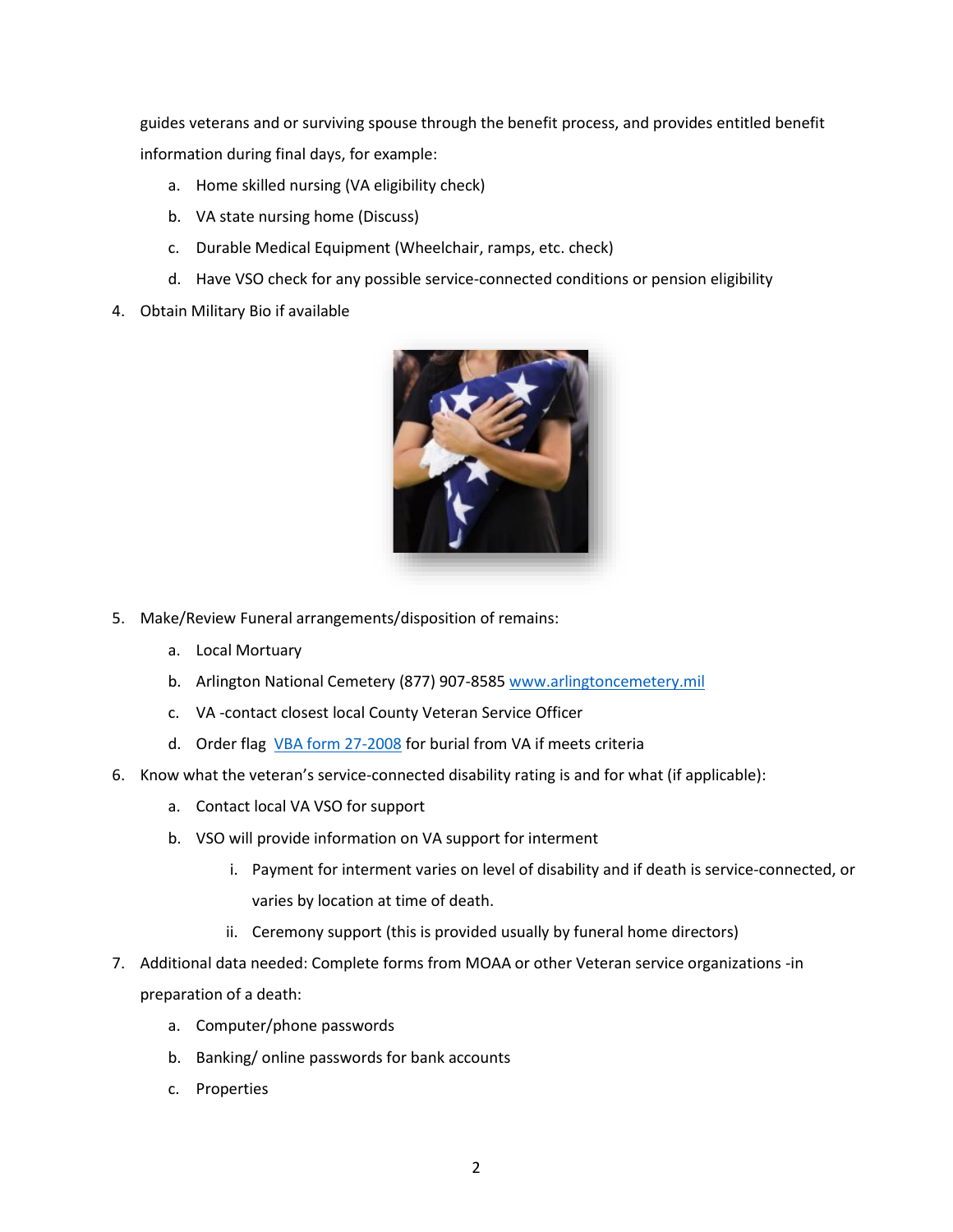- d. CPA
- e. Financial Advisor
- f. Insurance (Property, Life, Extended Home Health Care)
- g. Online passwords (utilities, any direct deposits, deposit box key locations)
- h. Check for VGLI or SGLI (life insurances contact number (800) 669 8477)
- i. Check for Survivors Benefit Plan "SBP" (call DFAS (800) 321-1080)

### **II After Death Occurs**

- 1. Connect with "battle buddy" or go-to friend
- 2. Speak with attending physician or medical support:
	- a. Discuss cause of death
	- b. Share VA disability rating with MD. Important note: To get certain survivor VA benefits (such as Dependents and Indemnity Compensation, DIC), a VA service-connected disability must be recorded on the death certificate as either part of the primary cause of death or additional/secondary/other causes)

#### **III Day One**

- 1. Contact VA to report death of veteran (800) 623 1000
- 2. Reach out to Veteran Service Organization Chapter Chaplain (insert contact information here)
- 3. Have pertinent information ready: DD 214, date of death, place of death, Social Security Number
- 4. Notify agencies of veteran's death all that apply
	- a. VA- work with Veterans Service Officer
		- i. Connect with county VSO or Veteran Service Organization (must have VSO)
		- ii. Is death service connected?
		- iii. Does the disability rating need to be adjusted?
		- iv. Start paperwork for DIC or survivor's pension if applicable (note: the federal VA will need a copy of the death certificate before they grant anything, this is why it is key to talk to coroner or attending physician before they sign off on death certificate.)
		- v. VSO will apply for other benefits/certificates
			- 1. DD-214
			- 2. Pay in arrears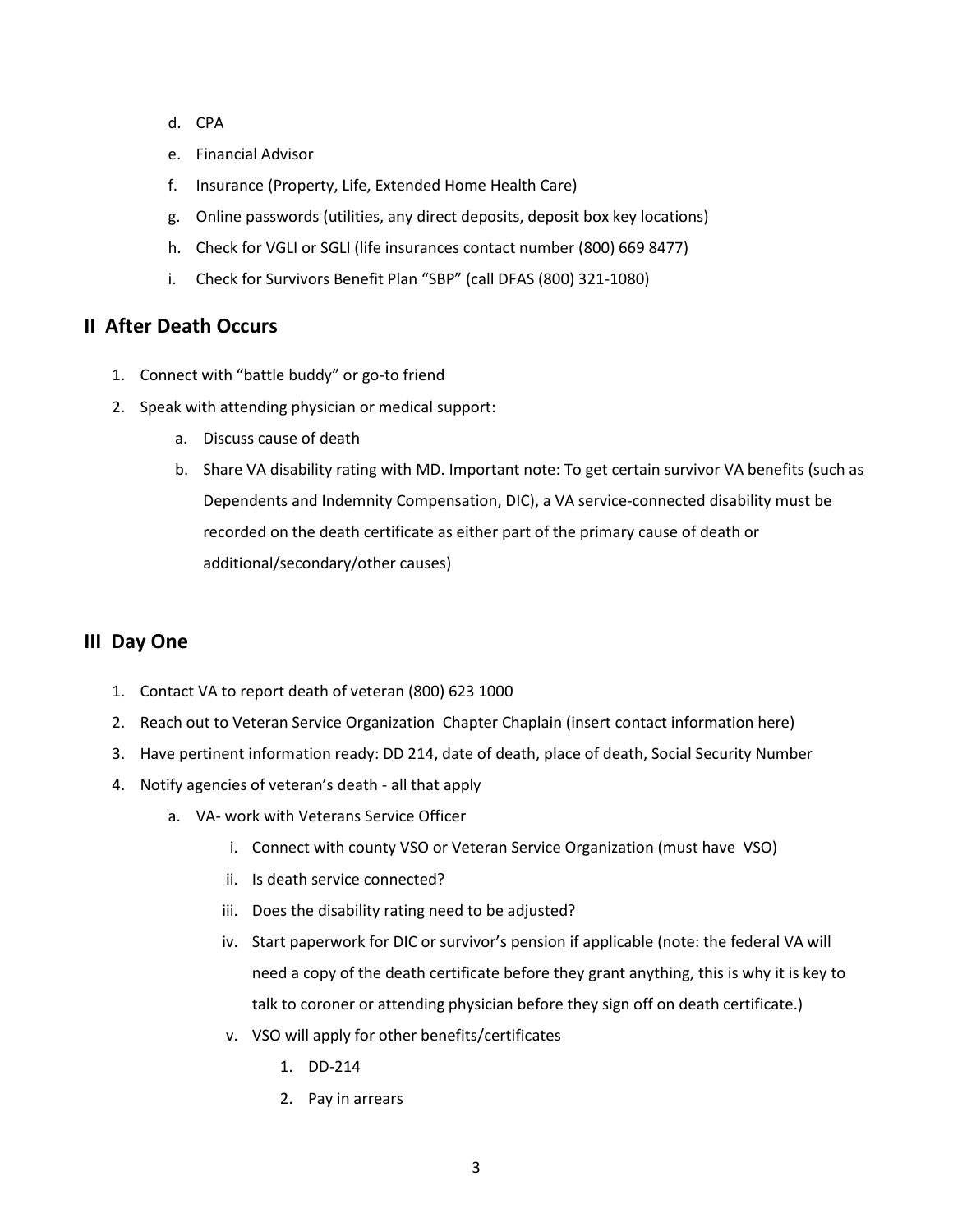- 3. Possible appeals
- 4. Survivor Pensions
- 5. Aid and attendance
- 6. Fiduciary if appropriate
- b. DFAS (Defense Finance and Accounting Office) (800) 469-6559 (contact if veteran retired or received medical retirement from service)
	- i. Notify
	- ii. Request Survival benefit Plan claim
- c. Prudential (VGLI/SGLI) (800) 669 8477- Prudential (if VGLI/SGLI in effect)
	- i. Notify (find out if the veteran was paying to receive VGLI/SGLI)
	- ii. Request paperwork to file
- d. Privately issued insurance
- e. Social Security (800) 772-1213
	- i. Notify
	- ii. Request appointment to file for death benefits
- f. Arlington National Cemetery (ANC)
	- i. (877) 907-8585 [www.arlingtoncemetery.mil](http://www.arlingtoncemetery.mil/)
	- ii. Arlington requirements- must meet criteria
	- iii. Review on ANC web or speak with ANC support staff
	- iv. To schedule must have
		- 1. DD214
		- 2. Copy of Death Certificate
		- 3. Copy of cremation certificate
	- v. Funeral Home Communicate that death is of a veteran
- 5. Reach out to **TAPS** Tragedy Assistance Program for Survivors if needed (grief counseling) www.taps.org (800) 959 8277, or closest [Vet-center](https://www.va.gov/find-locations/?facilityType=vet_center) 1-877- 927-8387)

### **IV Day Two+**

- 1. Continue with list above
- 2. Contact lawyer where the will or living trust is filed to inform of death
- 3. Contact USAA (or other auto insurance) check if there is a gratuity payment